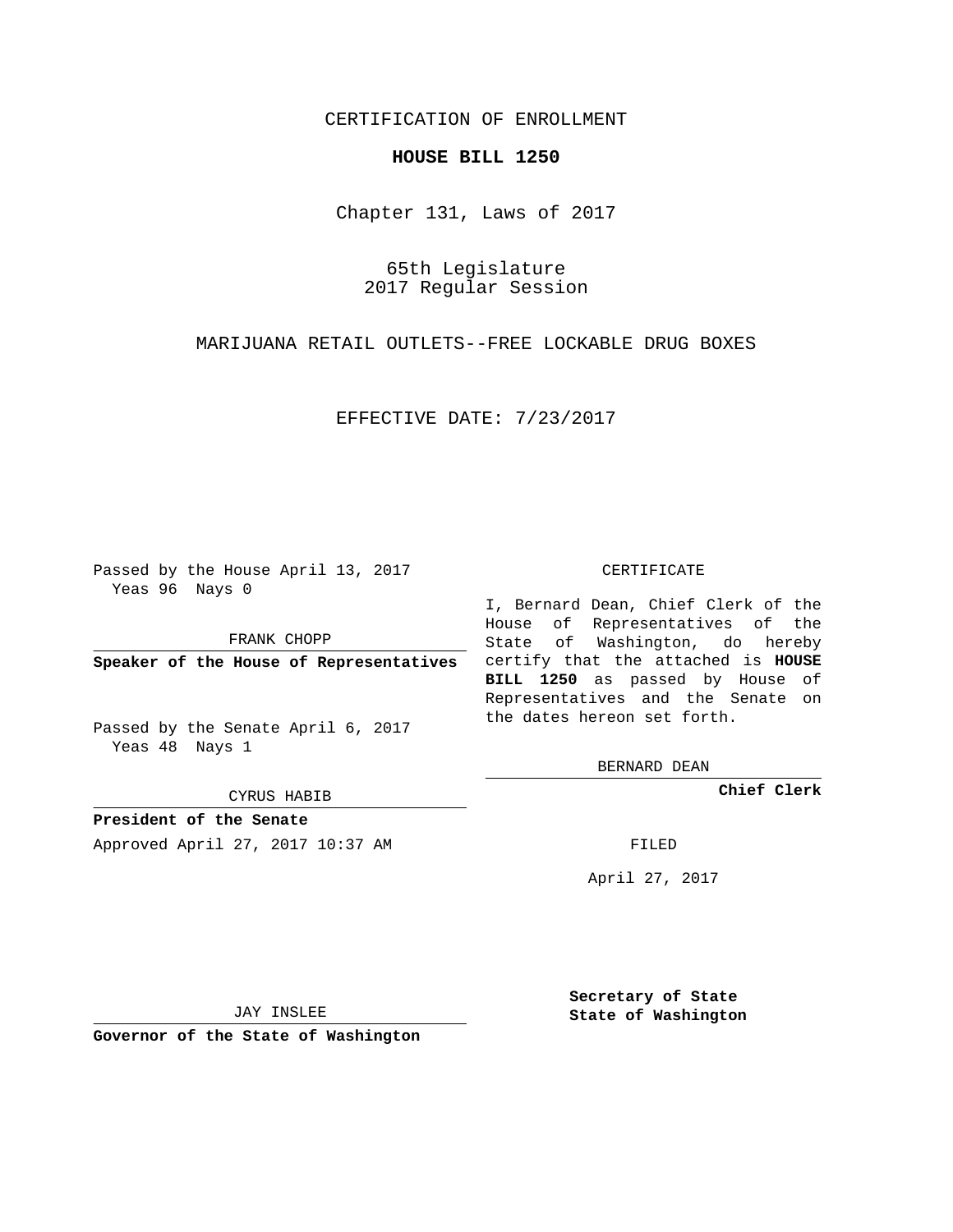## **HOUSE BILL 1250**

AS AMENDED BY THE SENATE

Passed Legislature - 2017 Regular Session

# **State of Washington 65th Legislature 2017 Regular Session**

**By** Representatives Griffey, Orwall, Dent, MacEwen, Hayes, Holy, McCaslin, and Doglio

Read first time 01/16/17. Referred to Committee on Commerce & Gaming.

 AN ACT Relating to authorizing retail marijuana outlets to give a free lockable drug box to adults age twenty-one years and over and to qualifying patients age eighteen years and over subject to restrictions; amending RCW 69.50.357; and prescribing penalties.

5 BE IT ENACTED BY THE LEGISLATURE OF THE STATE OF WASHINGTON:

6 **Sec. 1.** RCW 69.50.357 and 2016 c 171 s 1 are each amended to 7 read as follows:

8 (1)(a) Retail outlets may not sell products or services other 9 than marijuana concentrates, useable marijuana, marijuana-infused 10 products, or paraphernalia intended for the storage or use of 11 marijuana concentrates, useable marijuana, or marijuana-infused 12 products.

 (b)(i) Retail outlets may receive lockable boxes, intended for the secure storage of marijuana products and paraphernalia, and related literature as a donation from another person or entity, that is not a marijuana producer, processor, or retailer, for donation to their customers.

 (ii) Retail outlets may donate the lockable boxes and provide the related literature to any person eligible to purchase marijuana products under subsection (2) of this section. Retail outlets may not use the donation of lockable boxes or literature as an incentive or

p. 1 HB 1250.SL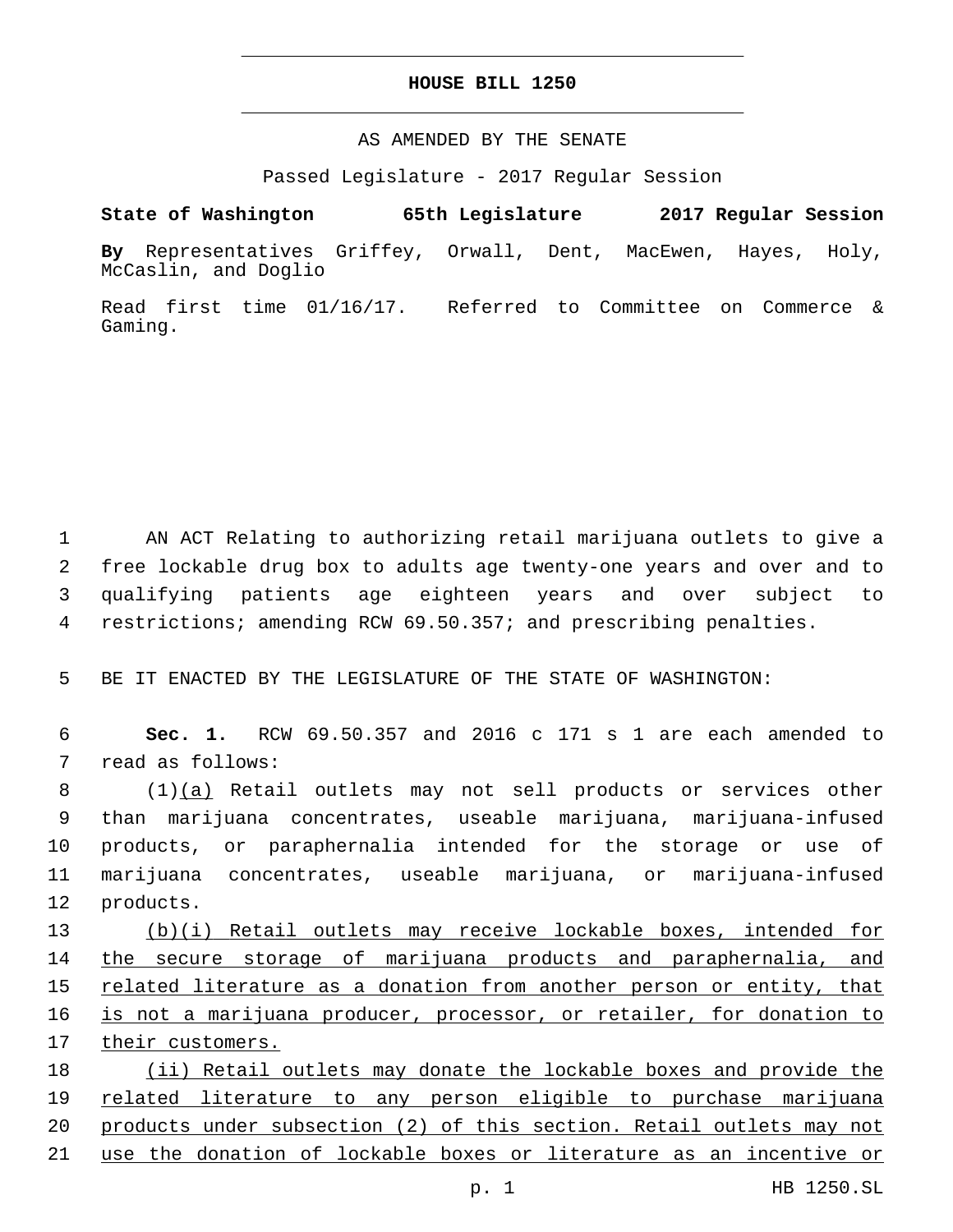as a condition of a recipient's purchase of a marijuana product or 2 paraphernalia.

 (iii) Retail outlets may also purchase and sell lockable boxes, 4 provided that the sales price is not less than the cost of acquisition.

 (2) Licensed marijuana retailers may not employ persons under twenty-one years of age or allow persons under twenty-one years of age to enter or remain on the premises of a retail outlet. However, qualifying patients between eighteen and twenty-one years of age with a recognition card may enter and remain on the premises of a retail outlet holding a medical marijuana endorsement and may purchase products for their personal medical use. Qualifying patients who are under the age of eighteen with a recognition card and who accompany their designated providers may enter and remain on the premises of a retail outlet holding a medical marijuana endorsement, but may not 16 purchase products for their personal medical use.

 (3)(a) Licensed marijuana retailers must ensure that all employees are trained on the rules adopted to implement this chapter, identification of persons under the age of twenty-one, and other requirements adopted by the state liquor and cannabis board to ensure that persons under the age of twenty-one are not permitted to enter 22 or remain on the premises of a retail outlet.

 (b) Licensed marijuana retailers with a medical marijuana endorsement must ensure that all employees are trained on the subjects required by (a) of this subsection as well as identification of authorizations and recognition cards. Employees must also be trained to permit qualifying patients who hold recognition cards and are between the ages of eighteen and twenty-one to enter the premises and purchase marijuana for their personal medical use and to permit qualifying patients who are under the age of eighteen with a recognition card to enter the premises if accompanied by their 32 designated providers.

 (4) Licensed marijuana retailers may not display any signage outside of the licensed premises, other than two signs identifying the retail outlet by the licensee's business or trade name. Each sign must be no larger than one thousand six hundred square inches, be permanently affixed to a building or other structure, and be posted not less than one thousand feet from any elementary school, secondary 39 school, or playground.